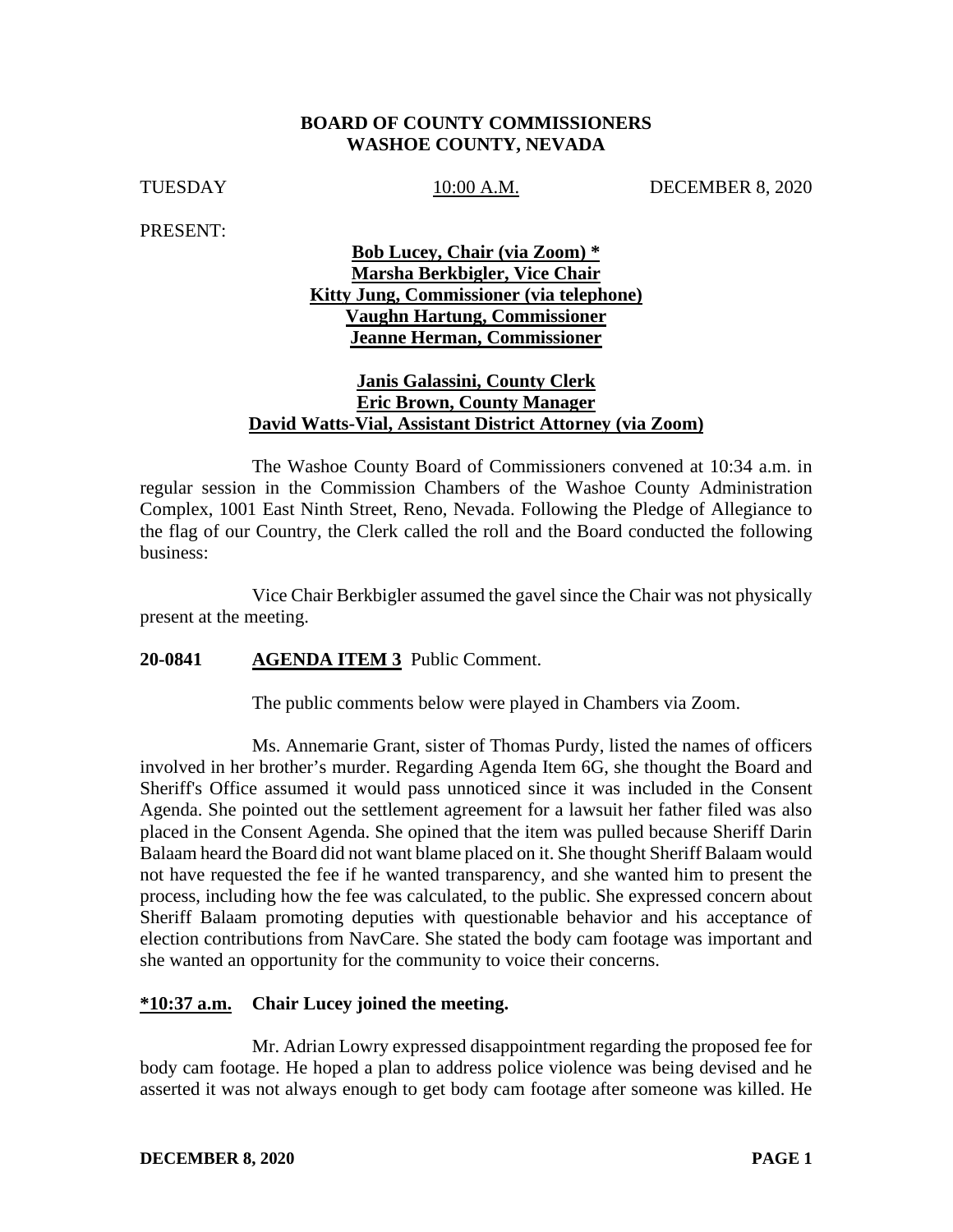indicated the Mobile Outreach Safety Team would respond to assist with crisis environments accompanied by officers who would escalate a situation if needed. He thought police presence significantly increased tensions and reduced the possibility of a peaceful resolution.

Mr. Daniel Purdy, brother of Thomas Purdy who was murdered at the Washoe County Jail, opined it was unfair to charge individuals for body cam footage. He asserted people in the community would be financially impacted if they needed to obtain video footage of an incident. He asked for transparency and thought a \$200 fee for body cam footage was extortion. He asserted the Board and the Sheriff's Office were not responsive to bad situations that occurred in the community.

Ms. Denise Davis expressed opposition to the location of a proposed bike path due to a high concentration of multi-family units and overcrowding. She thought the neighborhood would utilize the mobility hub for parking, leaving others to park in the surrounding neighborhood. She asserted traffic in the school area was an issue and she feared the same traffic scenario with a mobility hub. She mentioned community members had asked Tahoe Transit District (TTD) for solutions both for Reno and Carson City commuters working on the Northshore and for summer shuttles, but they were told there was no money for those services. She claimed millions of dollars were available for a building project, and some through grants, but finding funds for what was needed in the community was never a priority. She indicated TTD buses ran close to empty most of the time even before COVID-19 (C19). The community asked why other sites were not being considered for the mobility hub, but they were left without answers. She noted two old gas station locations were available and thought those sites could be cleaned up to serve as a mobility hub.

Ms. Alana expressed concern regarding a proposed \$200 hourly fee to obtain body cam footage. She thought body cams were a small step toward the accountability of law enforcement officers, and she reminded the Board body cams had been paid for with taxpayer money. She opined the excuse of excessive requests for video footage reflected how law enforcement abused their power. She stated accountability needed to be taken seriously since she thought the word of the people was undermined. Individuals had the right to be involved in the organization and management of the community. She asked the Board to consider the community, who paid for the tools to see the truth behind any encounter with law enforcement. Victims' families were hard pressed to pay rent, which had been exacerbated by C19, and should not have to suffer additional financial burden to obtain body cam footage.

Ms. Lilith Baran wondered why body cam footage was not expedited to families of victims, considering the process of obtaining footage for an officer-involved shooting took an average of two years. She asserted some counties had a 48-hour mandate to fulfill requests for body cam footage. She mentioned discussions about creating better relationships with black and brown communities were supposed to occur, but she had not heard any more about it since protests occurred. She expressed concern about excess police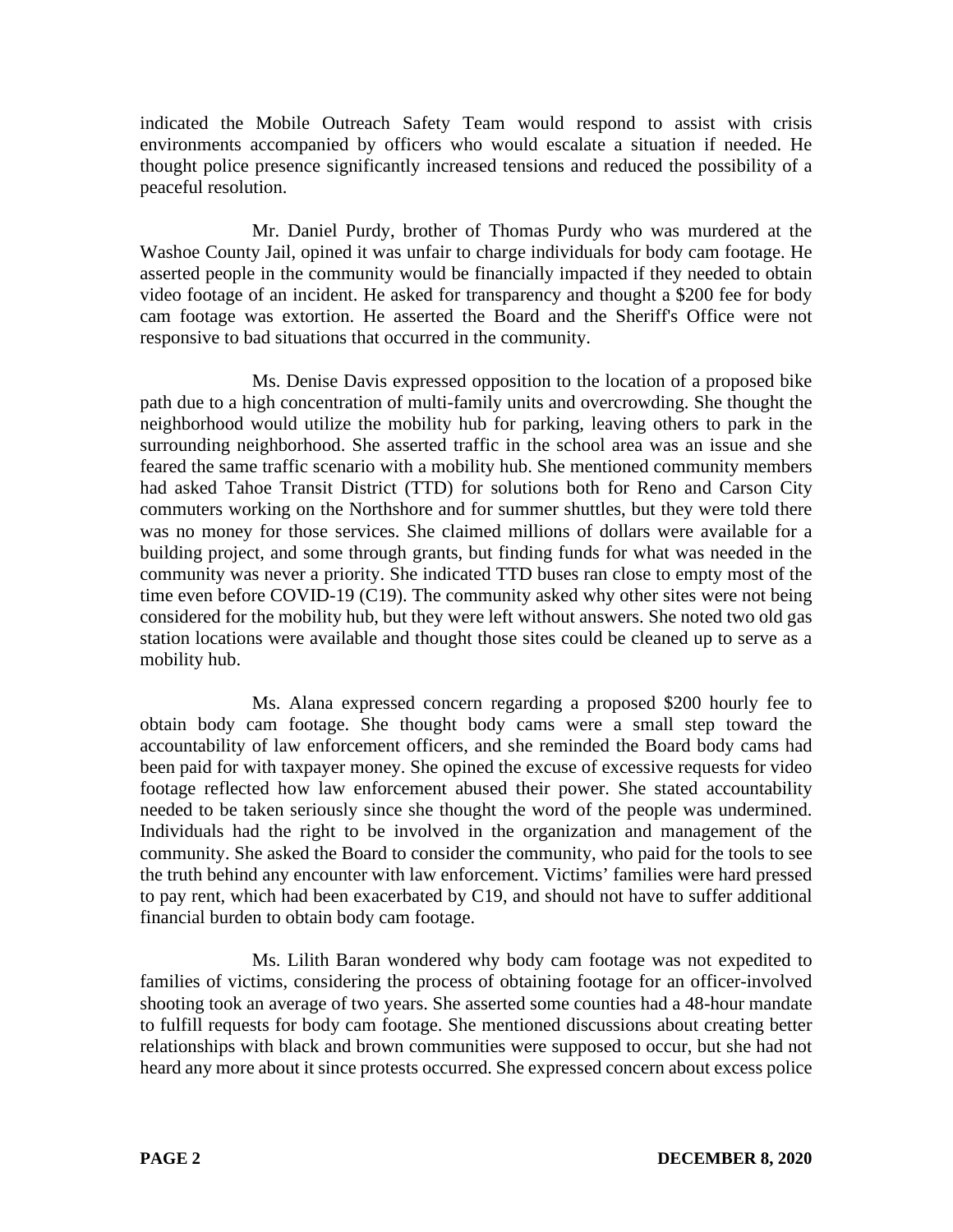violence and jails being inundated with cases of C19. She wanted the elected officials to meet with the people who elected them to resolve solidarity issues.

Ms. Kailey Barnett understood Agenda Item 6G had been pulled from the agenda, but she did not understand why the Sheriff's Office was attempting to impose a fee for body cam footage. She asserted people could not afford to pay \$200 per hour for video that should be provided to the public at no charge.

Mr. Edward Coleman, representing the Black Caucus of Washoe County, expressed dissatisfaction with the \$200 per hour fee to obtain body cam video. He asserted this would affect black and other minority communities who had been impacted by C19 and place a financial burden on families of loved ones harmed or killed. He questioned the reason this item was placed on the agenda and hoped Sheriff Balaam would address the public and stakeholders to explain his rationale. He asked the Board to consider additional oversight of Sheriff Balaam to hold him accountable.

## **20-0842 AGENDA ITEM 4** Announcements/Reports.

County Manager Eric Brown recognized employees who worked diligently to assist the Washoe County School District (WCSD) in its efforts to keep schools open. He and Chair Lucey attended a WCSD Board meeting the previous week and committed to providing 40 Washoe County employees to assist with contact tracing. He recognized Interim Chief Information Officer Quinn Korbulic, Internal Auditor Samantha Pierce, Information Technology Manager Kobe Harkins, Epidemiology Program Manager Heather Kerwin, and Library Director Jeff Scott for providing staff to the WCSD to make phone calls and enter data.

Mr. Brown announced Sheriff Darin Balaam requested that Agenda Item 6G be pulled from the agenda. He noted Agenda Items 13 and 21 would also be pulled from the agenda for further review.

Commissioner Herman acknowledged people's objection to a proposed fee for body cam footage, but she believed most Sheriff Deputies spent their days protecting people from harm, being brave, and putting their own lives in jeopardy. Vice Chair Berkbigler added unfortunate situations happened, but Sheriff Deputies watched over the community and protected citizens every day.

Commissioner Jung agreed public servants were doing the best they could, but she asserted body cam footage should be available to the public at a price that reflected the actual cost. She did not believe this decision should be made by this Board, but rather by the elected official Sheriff Balaam. She thought all government systems needed to be reviewed, not just first responders, to ensure the agencies were performing as they should. She had a different perspective and believed great people were in positions of authority, but some needed to be kept away from citizens.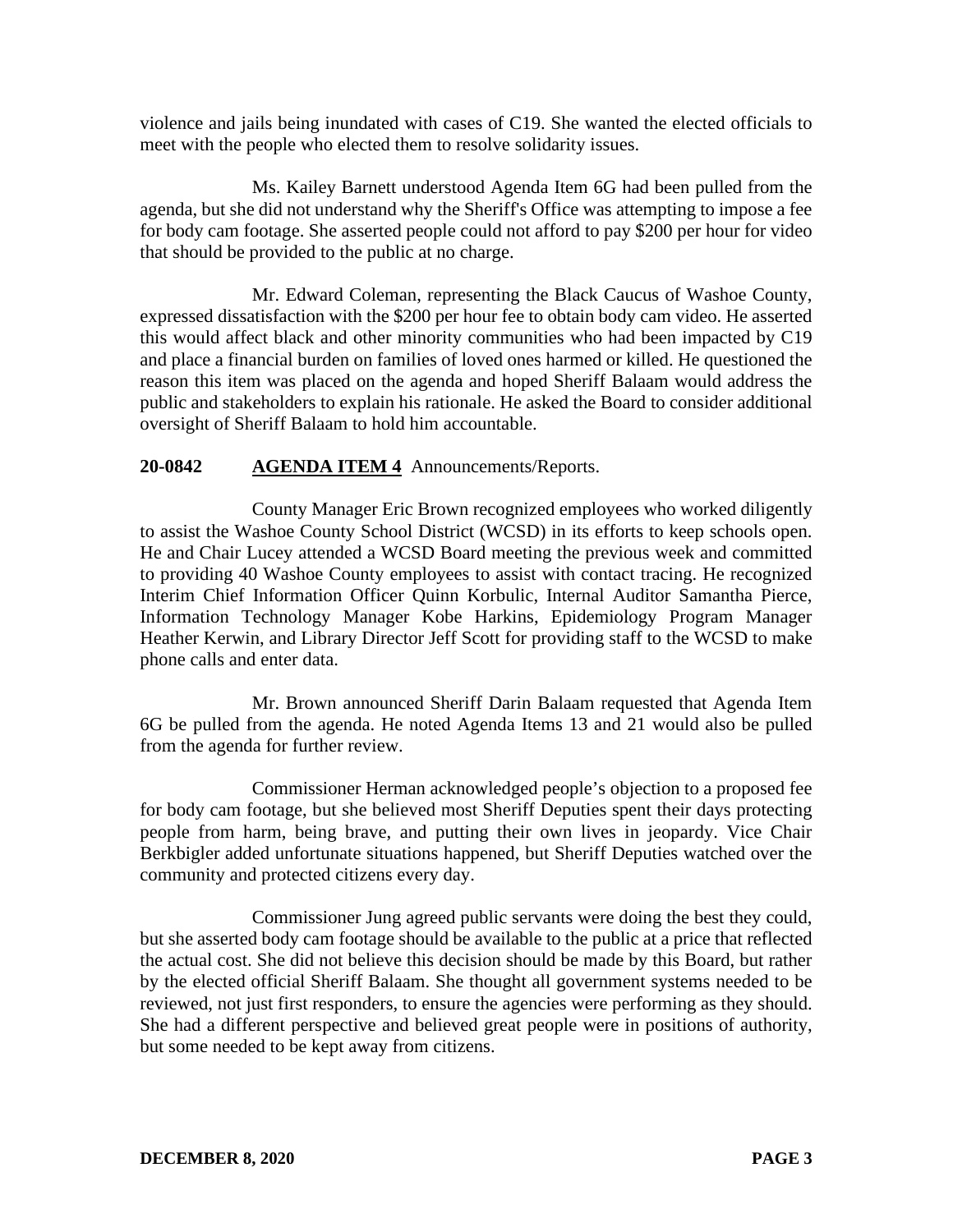Chair Lucey commented he was taking safety precautions and quarantining after recent travel, thanking Vice Chair Berkbigler for running the meeting in his absence. Regarding the WCSD meeting he and Mr. Brown attended, he said they planned to assist as a community partner. Increased C19 testing for School District staff was still being addressed and he hoped to have resolutions soon. He thought society needed to do a better job controlling the pandemic. He expressed frustration about people choosing not to wear masks and remarked businesses were suffering due to people's recklessness. Hospitals were full, he noted, and faced with challenges to keep up with spikes of active cases. He reminded the community to stay home if they were sick to help stop the spread.

Vice Chair Berkbigler thanked staff for their hard work and the County Manager for his leadership. She reminded the community to wear masks and practice social distancing.

## **DONATIONS**

**20-0843 5A** Recommendation to accept the donations of [\$12,015.00] from various businesses, organizations and individuals (retroactive to date of receipt) for Regional Parks and Open Space programs and facilities; and direct the Comptroller's Office to make the appropriate budget amendments. Community Services. (All Commission Districts.)

There was no response to the call for public comment.

On motion by Commissioner Hartung, seconded by Commissioner Herman, which motion duly carried on a 5-0 vote, it was ordered that Agenda Item 5A be accepted and directed.

## **CONSENT AGENDA ITEMS** – **6A THROUGH 6H EXCEPT 6G**

- **20-0844 6A** Approval of minutes for the Board of County Commissioners' regular meeting of October 27, 2020. Clerk. (All Commission Districts.)
- **20-0845 6B** Recommendation to 1) approve roll change requests, pursuant to NRS 361.765 and/or NRS 361.768, for errors discovered on the 2020/2021 secured and unsecured tax rolls 2) authorize Chair to execute the changes described in Exhibits A and B and 3) direct the Washoe County Treasurer to correct the error(s). [cumulative amount of decrease to all taxing entities \$4,355.45]. Assessor. (All Commission Districts.)
- **20-0846 6C1** Recommendation to approve Fiscal Year 2021 Street and Highway Program Interlocal Cooperative Agreement between Washoe County, the City of Reno and the Regional Transportation Commission (RTC), for the approval of the RTC's Fiscal Year 2021 Program of Projects that were identified and approved in the RTC Fiscal Year 2021 Regional Transportation Plan Update. Community Services. (All Commission Districts.)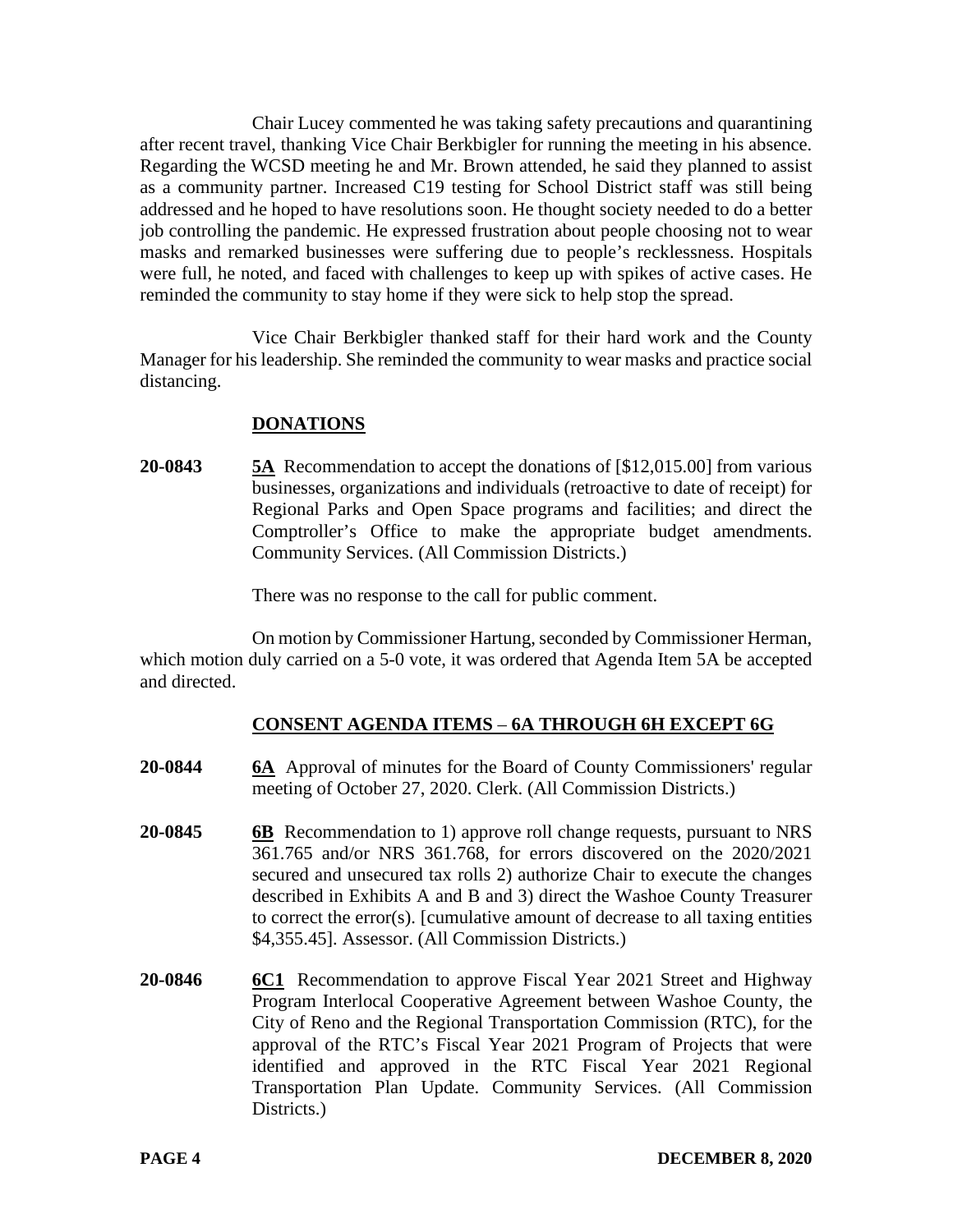- **20-0847 6C2** Recommendation to: 1) approve Fiscal Year 2022 Street and Highway Program Interlocal Cooperative Agreement between Washoe County, the City of Reno and the Regional Transportation Commission (RTC); and 2) approve the Fiscal Year 2022 Street and Highway Program Interlocal Cooperative Agreement between Washoe County, the City of Sparks and the RTC; for the approval of the RTC's Fiscal Year 2022 Program of Projects that were identified and approved in the RTC Fiscal Year 2022 Regional Transportation Plan Update. Community Services. (All Commission Districts.)
- **20-0848 6C3** Recommendation for approval of a Lease Amendment to a Lease Agreement between Washoe County and the United States Department of Agriculture, Forest Service, to renew the Lease Agreement for an additional 24 months commencing retroactively from July 1, 2020 through June 30, 2022, for space within the Incline Service Center [annual revenue of \$22,056.00]. Community Services. (Commission District 1.)
- **20-0849 6C4** Recommendation to: 1) accept the State of Nevada, Division of State Parks Recreational Trails Program 2020-14 "Thomas Creek to Ballardini Ranch Connector Trail" grant [in the amount of \$40,000 with a Washoe County cash match in the amount of \$10,000]; and 2) approve the Project Agreement with a grant period from the date of full execution through September 30, 2022; and 3) authorize the Assistant County Manager [Dave Solaro] to sign the Project Agreement and any subsequent documents related to the grant on behalf of the County; and 4) direct the Comptroller's Office to make the necessary budget amendments. For Community Services. (Commission Districts 1 and 2.)
- **20-0850 6C5** Recommendation to approve an Interlocal Traffic Signal Maintenance Agreement retroactive to July 1, 2020, between the City of Reno and Washoe County for maintenance of Washoe County traffic signals and school zone flashers, for a period of five years, ending June 30, 2025, in the amount [not to exceed \$70,000 annually]. Community Services. (All Commission Districts.)
- **20-0851 6C6** Recommendation to acknowledge receipt of the Washoe County Water and Sanitary Sewer Financial Assistance Program Status Report as of September 30, 2020. Community Services. (All Commission Districts.)
- **20-0852 6D** Recommendation to retroactively approve contracts and purchases exceeding \$50,000 in response to the impacts due to the COVID-19 Crisis. (All Commission Districts.)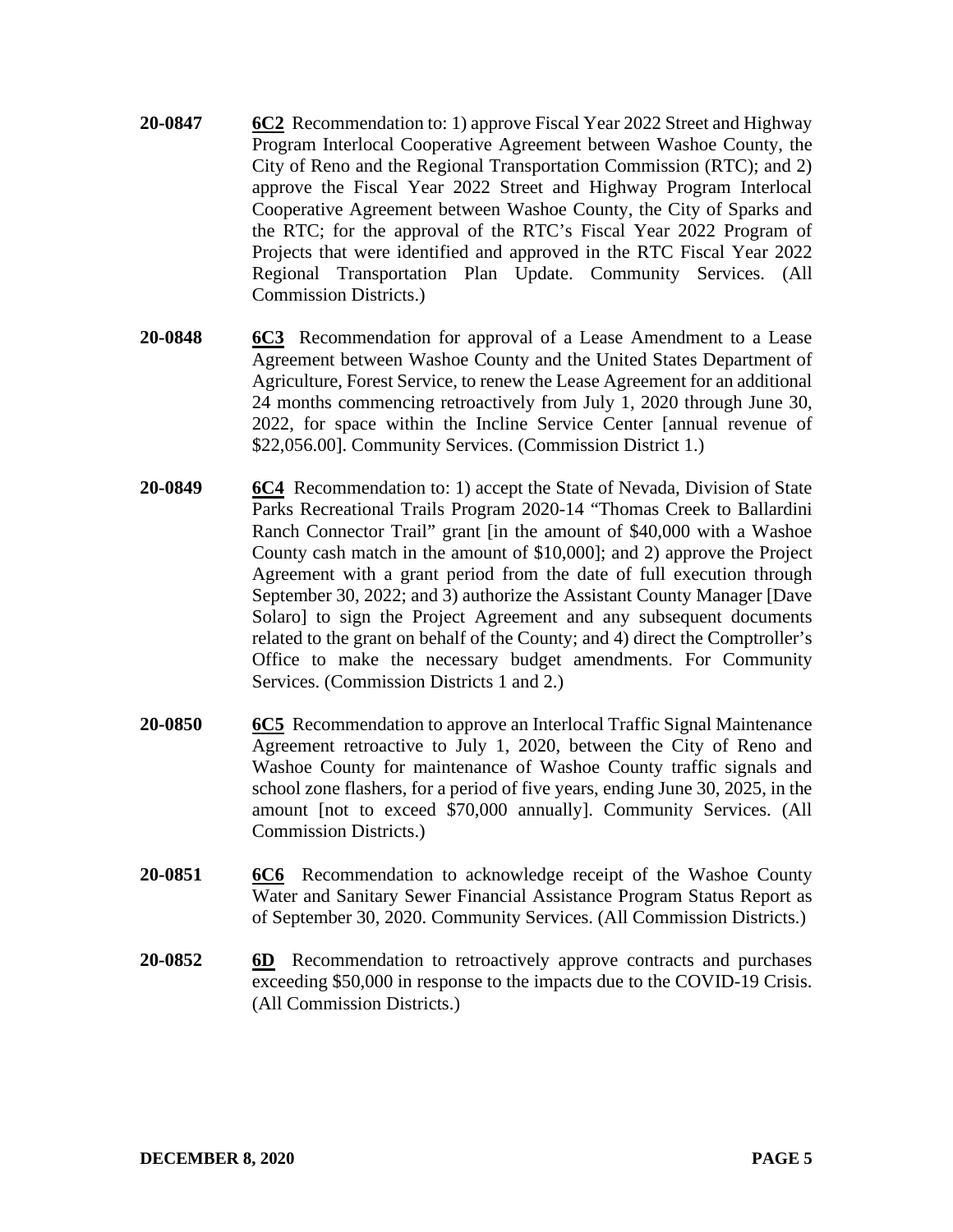- **20-0853 6E** Recommendation to approve budget amendments totaling an increase of [\$65,986.00] in both revenue and expense to the FY21 Immunizations Supplemental COVID19 Subaward retroactive to October 1, 2020 through June 30, 2021 and direct the Comptroller's office to make the appropriate budget amendments. Health District. (All Commission Districts.)
- **20-0854 6F** Recommendation to approve State Collection Development Grant-In-Aid Award funds from the State of Nevada in the amount of [\$12,646.00, no local match required] for a retroactive term of November 6, 2020 through June 30, 2021 for the augmentation of Library Collections, direct the Comptroller's Office to make the necessary budget amendments and authorize the Director to sign the grant award documents. Library. (All Commission Districts.)
- **20-0855 6H** Recommendation to approve and execute Resolution directing County Treasurer to give notice of the sale of properties subject to the lien of a delinquent special assessment in the following district: WCAD 32 - Spanish Springs Valley Ranch Rd, (additional description of affected parcels contained in exhibit A of attached Resolution) (No Fiscal Impact to the General Fund) Treasurer. (Commission District 4.)

There was no public comment on the Consent Agenda Items listed above.

On motion by Commissioner Hartung, seconded by Chair Lucey, which motion duly carried on a 5-0 vote, it was ordered that Consent Agenda Items 6A through 6H, with 6G being pulled, be approved. Any and all Resolutions or Interlocal Agreements pertinent to Consent Agenda Items 6A through 6H except 6G are attached hereto and made a part of the minutes thereof.

# **BLOCK VOTE – 7, 8, 9, 10, 11, 12, 14, 15, 16, 17, 19, 20, 22, 23, & 24**

**20-0856 AGENDA ITEM 7** Recommendation to approve the appointment of a Washoe County Board of Adjustment applicant to represent Commission District 5 (generally includes the areas of Verdi, North Valleys, Cold Springs, Warm Springs, portions of Sun Valley and all of the High Desert Planning Area extending to the Oregon border), to fill a term beginning on January 1, 2021, and ending on June 30, 2024, or until such time as the appointee no longer serves on the Board of Adjustment or a successor is appointed, whichever occurs first. Applicants include: Ashlynn S. Ely, Rob Pierce, David L. Salinger, and Vernon S. Waligora. Community Services. (Commission District 5.)

There was no response to the call for public comment.

On motion by Commissioner Hartung, seconded by Commissioner Herman, which motion duly carried on a 5-0 vote, it was ordered that Rob Pierce be appointed to the Washoe County Board of Adjustment.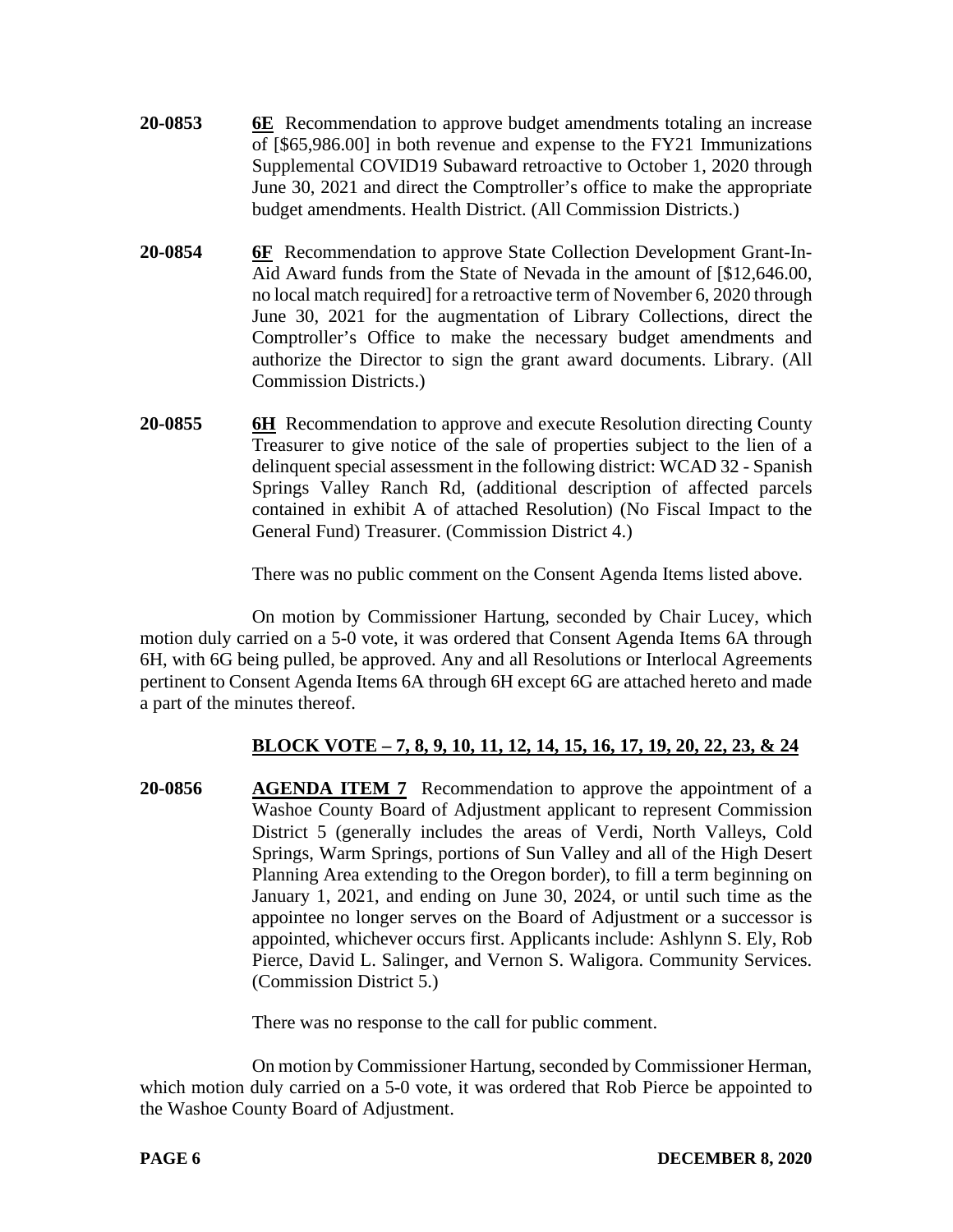**20-0857 AGENDA ITEM 8** Recommendation to award a bid and approve the Agreement to the lowest responsive, responsible bidder for the 75 Court St. & 220 Parking Garage Elevator Modernization Project, [staff recommends Koch Elevator, in the amount of \$1,113,349.81 base bid plus \$18,561.00 for after-hours work at 75 Court St.]; and approve a separate contingency amount of \$36,706.32 [for a total project amount of \$1,168,617.13] and direct the Comptroller's Office to make the necessary cross-functional budget appropriation transfers [net impact to County budget is zero]. Community Services. (Commission District 3.)

There was no response to the call for public comment.

On motion by Commissioner Hartung, seconded by Commissioner Herman, which motion duly carried on a 5-0 vote, it was ordered that Agenda Item 8 be awarded, approved and directed.

**20-0858 AGENDA ITEM 9** Recommendation to: 1) affirm acceptance of real property APN's 021-030-09, 021-030-13, 021-030-15, and 021-020-10, located within Unincorporated Washoe County which contain certain portions of the SouthEast Connector; totaling approximately 166.804 acres and 1.346 linear miles, as identified in the approved 2014 Interlocal Cooperative Agreement Approving RTC Program of Projects; and, 2) adopt seven Resolutions Accepting Real Property for use as a Washoe County public street associated with seven Official Plats as listed below; totaling 16.52 acres and 3.15 linear miles, and if approved, direct the Clerk's Office to record the seven resolutions to accept:

(R20-63) A portion of the Official Plat of Bailey Creek Estates, Subdivision Tract Map 5293, recorded on November 7, 2018 as Document Number 4864944, being the rights-of-way for; Crawford Creek Drive, Crawford Creek Court, Little Tree Court, Silver Moon Court, & Shadow Hills Drive, APN's 017-572-15, 017-522-03, 017-582-11, & 017-480-15; approximately 4.13 acres and 0.75 linear miles; and,

(R20-64) A portion of the Official Plat of Donovan Ranch - Phase 7, Subdivision Tract Map 5374, recorded on May 21, 2020 as document number 5031989, being the rights-of-way for; Desert Shadow Drive, a portion of Hacienda Ridge Way, a portion of Rustic Ridge Drive, and a portion of Desert Chukar Drive, APN's 534-734-04 & 534-684-03; approximately 3.90 acres and 0.85 linear miles; and,

(R20-65) A portion of the Official Plat of Eagle Canyon IV - Unit 5, Subdivision Tract Map 5275, recorded on July 17, 2018 as document number 4833318, being the rights-of-way for: a portion of Garden Pond Way, a portion of Swallow Pointe Drive, and a portion of Lanstar Drive, APN's 532-244-12, 532-244-13, & 532-252-12; approximately 3.50 acres and 0.63 linear miles; and,

(R20-62) A portion of the Official Plat of Eagle Canyon Ranch - Unit 3, Subdivision Tract Map 5209, recorded May 18, 2017 as document number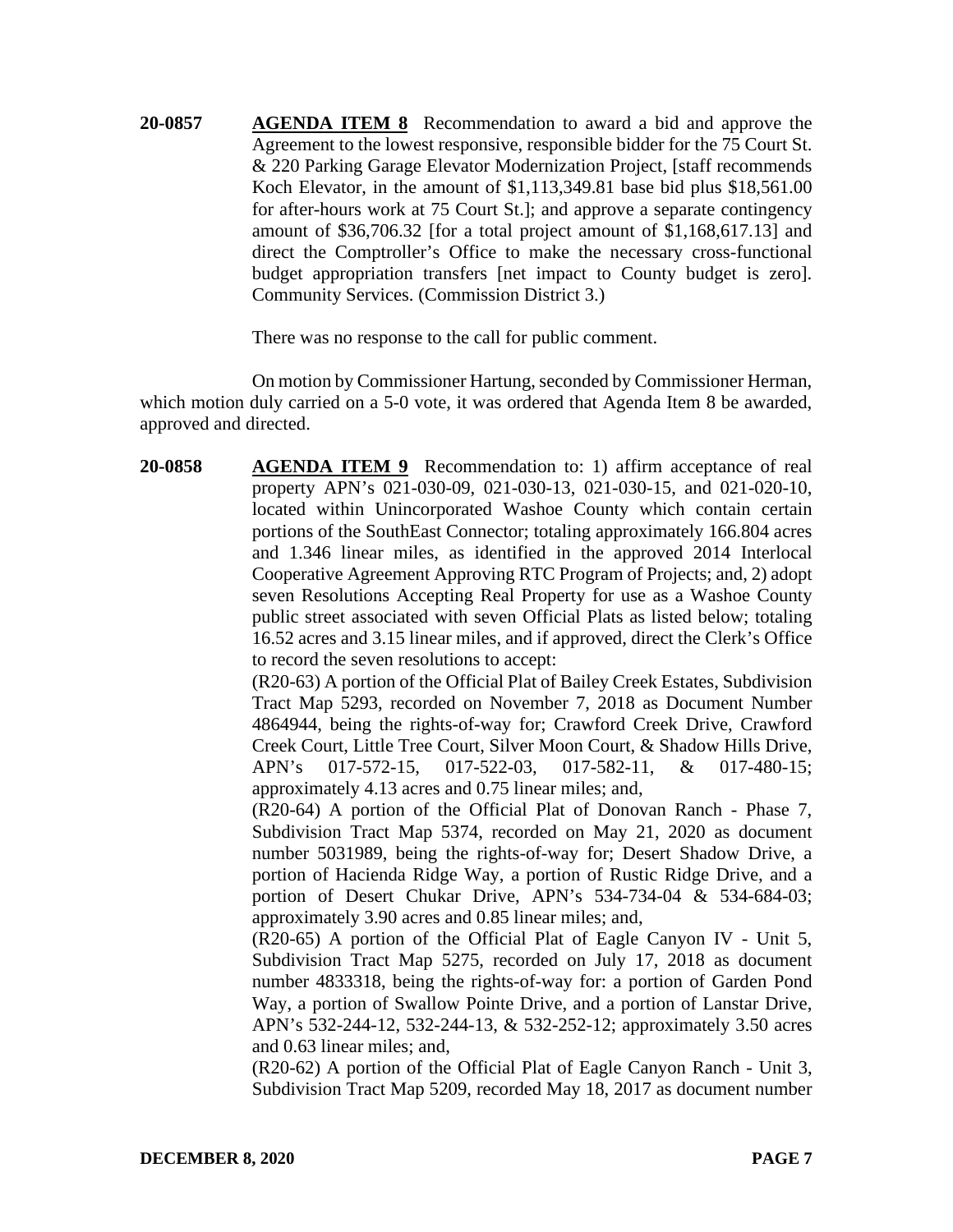4705504, being the rights-of-way for; a portion of Spruce Meadows Drive, and a portion of Mallard Crest Drive, APN's 532-225-26 & 532-225-27; approximately 0.191 acres and 0.03 linear miles; and,

(R20-66) A portion of the Official Plat of Eagle Canyon Ranch - Unit 5, Subdivision Tract Map 5312, recorded February 20, 2019 as document number 4888829, being the rights-of-way for; Coulee Meadow Drive, a portion of Spruce Meadows Drive, a portion of Kingston Canyon Drive, and a portion of Jordan Meadows Drive, APN 532-283-17; approximately 2.290 acres and 0.44 linear miles; and,

(R20-67) A portion of the Official Plat of Eagle Canyon Ranch - Unit 6, Subdivision Tract Map 5348, recorded October 30, 2019 as document number 4967663, being the rights-of-way for; Ten Penny Drive, a portion of Garden Pond Way, a portion of Kingston Canyon Drive, and a portion of Jordan Meadows Drive, APN 532-304-18; approximately 2.228 acres and 0.43 linear miles; and,

(R20-68) A portion of the Parcel Map 5448, recorded February 20, 2020 as document number 4998518, being the rights-of-way for; a portion of Mallory Lane, APN 044-391-30; approximately 0.276 acres and 0.02 linear miles. Community Services. (Commission Districts 2 & 4.)

There was no response to the call for public comment.

On motion by Commissioner Hartung, seconded by Commissioner Herman, which motion duly carried on a 5-0 vote, it was ordered that Agenda Item 9 be affirmed and adopted. The Resolutions for same are attached hereto and made a part of the minutes thereof.

**20-0859 AGENDA ITEM 10** Recommendation to reject all bids for the Washoe County Sheriff Office Isolation Cell Conversion Project pursuant to NRS 338.1385(6)(d). Community Services. (Commission District 3.)

There was no response to the call for public comment.

On motion by Commissioner Hartung, seconded by Commissioner Herman, which motion duly carried on a 5-0 vote, it was ordered that Agenda Item 10 be rejected.

**20-0860 AGENDA ITEM 11** Recommendation to approve Amendment #2 to a Memorandum of Understanding, A Contract Between the State of Nevada Acting by and Through its Department of Conservation and Natural Resources and Washoe County, a Political Subdivision of the State of Nevada Acting by and Through its Community Services Department-Regional Parks and Open Space to extend the funding arrangement on State Question 1 projects retroactively from June 30, 2020 to June 30, 2021; and if approved, authorize Assistant County Manager [Dave Solaro] to execute the Amendment. Community Services. (All Commission Districts.)

There was no response to the call for public comment.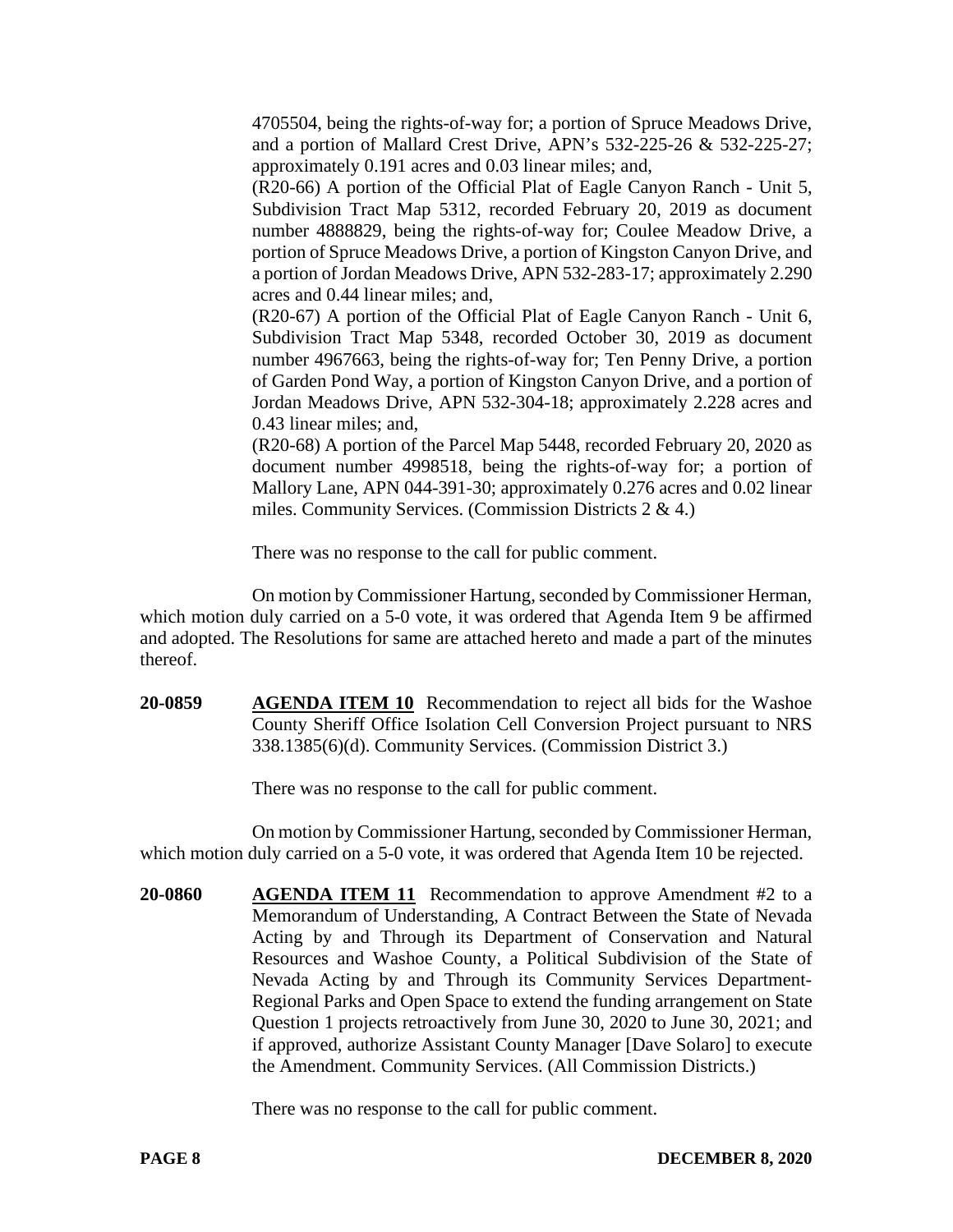On motion by Commissioner Hartung, seconded by Commissioner Herman, which motion duly carried on a 5-0 vote, it was ordered that Agenda Item 11 be approved and authorized.

**20-0861 AGENDA ITEM 12** Recommendation to award a bid and approve the Agreement to the lowest responsive, responsible bidder for the Our Place Permanent Modular Installation Project [staff recommends Facilities Management, Inc., in the amount of \$181,180.00]; and, approve a separate \$7,000 project contingency amount [for a total project amount of \$188,180.00]; and direct the Comptroller to make the cross-functional budget appropriation transfers [net impact to County budget is zero]. Community Services. (Commission District 2.)

There was no response to the call for public comment.

On motion by Commissioner Hartung, seconded by Commissioner Herman, which motion duly carried on a 5-0 vote, it was ordered that Agenda Item 12 be awarded, approved, and directed.

**20-0862 AGENDA ITEM 14** Recommendation to approve the Add-On Sales & Renewal Agreement between Washoe County Health District (WCHD) and Patagonia Health (PH) to provide an Electronic Health Record/Practice Management System for the Community and Clinical Health Services Division via a subscription service in the total amount of [\$484,443.48] for a five year term for the period retroactive to October 22, 2020 through October 21, 2025 with automatic renewal for an additional five years unless WCHD notifies PH in writing by September 22, 2025 to either terminate the agreement or discuss new terms. Health District. (All Commission Districts.

There was no response to the call for public comment.

On motion by Commissioner Hartung, seconded by Commissioner Herman, which motion duly carried on a 5-0 vote, it was ordered that Agenda Item 14 be approved.

**20-0863 AGENDA ITEM 15** Recommendation to approve budget amendments totaling an increase of [\$5,144,530.00] in both revenue and expense for Coronavirus Relief Funds in support of the Health District's Coronavirus response efforts retroactive to March 1, 2020 through December 30, 2020 and direct the Comptroller's office to make the appropriate budget amendments. Health District. (All Commission Districts.)

There was no response to the call for public comment.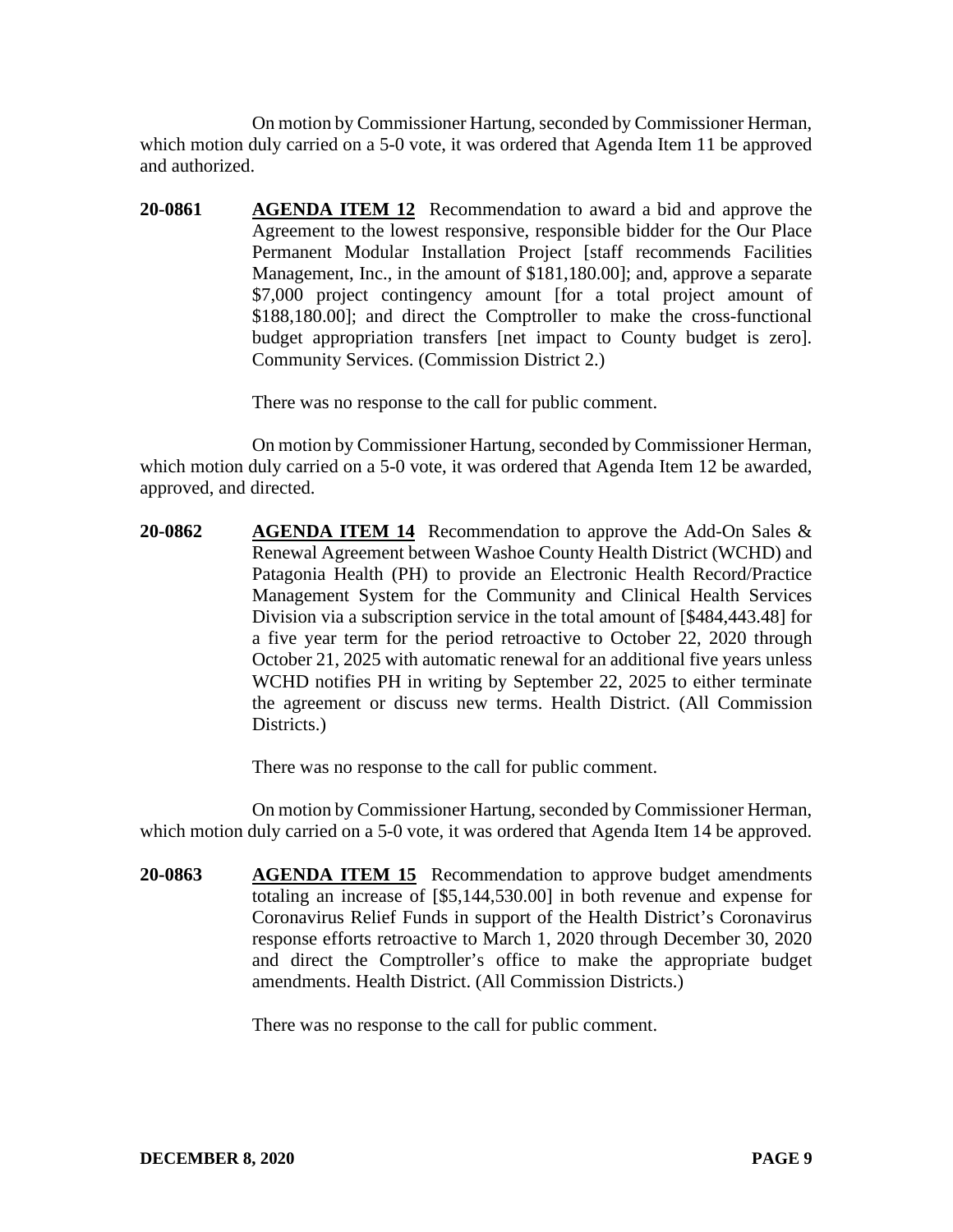On motion by Commissioner Hartung, seconded by Commissioner Herman, which motion duly carried on a 5-0 vote, it was ordered that Agenda Item 15 be approved and directed.

**20-0864 AGENDA ITEM 16** Recommendation to accept a Coronavirus Relief Fund (CARES Act) subgrant award from the State of Nevada Governor's Finance Office (GFO) in the amount of [\$162,650; no county match] retroactive from March 1, 2020 to December 30, 2020 to provide furniture, linens, appliances and soft construction items in Building 8B on the Washoe County Human Services Agency's Our Place Campus; authorize the Director of the Human Services Agency to execute the subgrant award and related documents; and direct the Comptroller's Office to make necessary budget amendments. Human Services Agency. (All Commission Districts.)

There was no response to the call for public comment.

On motion by Commissioner Hartung, seconded by Commissioner Herman, which motion duly carried on a 5-0 vote, it was ordered that Agenda Item 16 be accepted, authorized, and directed.

**20-0865 AGENDA ITEM 17** Recommendation to approve agreements between Washoe County and Churchill County, Douglas County, Elko County, Esmeralda County, Eureka County, Lander County, Lyon County, Mineral County, Modoc County, Pershing County, and Storey County for forensic pathology services provided by the Washoe County Regional Medical Examiner's Office for a period of up to three years effective retroactively on July 1, 2020. Regional Medical Examiner. (All Commission Districts.)

There was no response to the call for public comment.

On motion by Commissioner Hartung, seconded by Commissioner Herman, which motion duly carried on a 5-0 vote, it was ordered that Agenda Item 17 be approved. The Interlocal Agreements for same are attached hereto and made a part of the minutes thereof.

**20-0866 AGENDA ITEM 19** Recommendation and possible action to Ratify a Declaration of Emergency issued on November 17, 2020 by Washoe County Manager Eric Brown due to natural-made events and circumstances surrounding the Pinehaven Fire in Southern Washoe County around the area known as Caughlin Ranch, which emergency was terminated on December 2, 2020 by the County Manager. (All Commission Districts.)

There was no response to the call for public comment.

On motion by Commissioner Hartung, seconded by Commissioner Herman, which motion duly carried on a 5-0 vote, it was ordered that Agenda Item 19 be ratified.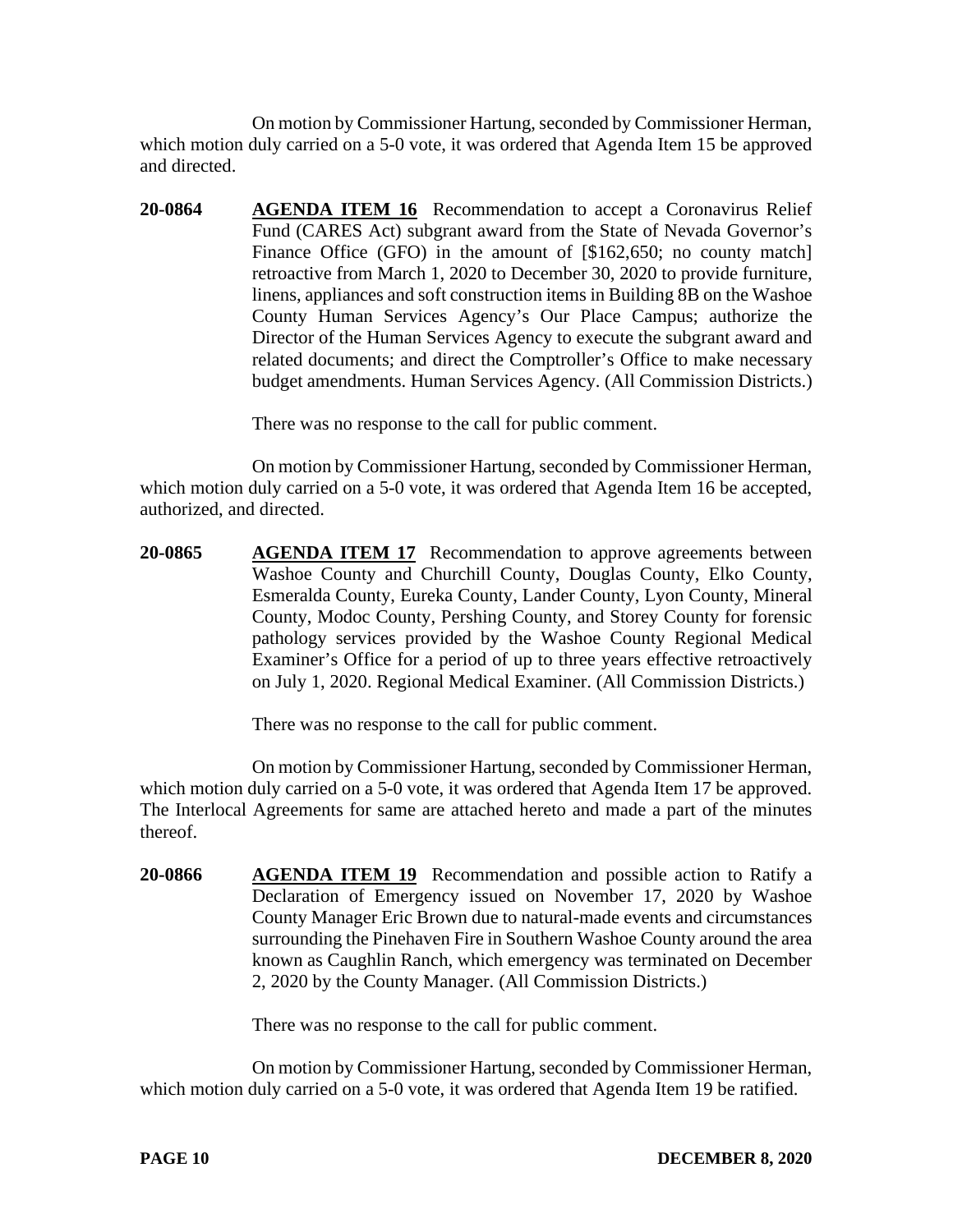**20-0867 AGENDA ITEM 20** Recommendation to approve the reimbursement of costs incurred by the City of Reno, the City of Sparks, departments of Washoe County, and the Washoe County School District for expenses related to and in support of the Enhanced 911 Emergency Response System and portable event recording devices, and recommended by the 911 Emergency Response Advisory Committee on November 19, 2020, in an amount not to exceed [\$199,887.30] as specified within the adopted Enhanced 911 Fund's operating budget. Technology Services. (All Commission Districts.)

There was no response to the call for public comment.

On motion by Commissioner Hartung, seconded by Commissioner Herman, which motion duly carried on a 5-0 vote, it was ordered that Agenda Item 20 be approved.

**20-0868 AGENDA ITEM 22** Recommendation to approve the sole source purchase of Cortex XDR Endpoint Protection Solution licensing (three-year term), through ePlus, Inc., in an amount not to exceed [\$423,632.00]. Technology Services. (All Commission Districts.)

There was no response to the call for public comment.

On motion by Commissioner Hartung, seconded by Commissioner Herman, which motion duly carried on a 5-0 vote, it was ordered that Agenda Item 22 be approved.

**20-0869 AGENDA ITEM 23** Recommendation to approve the acceptance of Assembly Bill 4 (AB4) funds as a Subgrant Award from the Office of the Secretary of State in the amount of [\$439,131.00] no match required, for the purpose of covering emergency costs for the 2020 General Election. The subaward period is retroactive for expenditures incurred between the dates of August 3, 2020 and December 1, 2020. If approved, direct the Comptroller's Office to make the necessary budget amendments. Voter Registrar. (All Commission Districts.)

There was no response to the call for public comment.

On motion by Commissioner Hartung, seconded by Commissioner Herman, which motion duly carried on a 5-0 vote, it was ordered that Agenda Item 23 be approved and directed.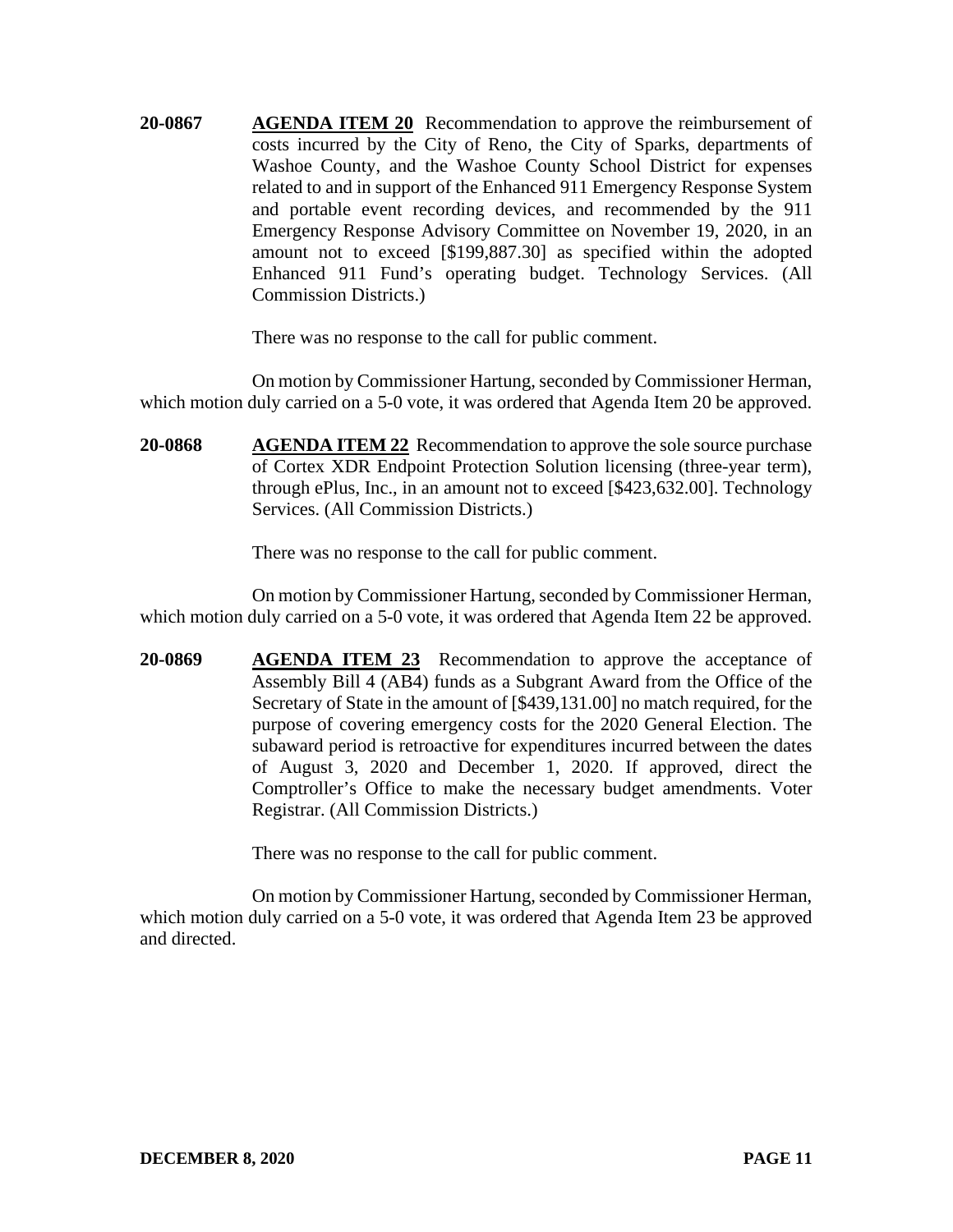**20-0870 AGENDA ITEM 24** Recommendation to approve the acceptance grant funds awarded by the Center for Tech and Civic Life ("CTCL"), a nonprofit organization tax-exempt under Internal Revenue Code section 501(c)(3), in the amount of [\$277,479] for the purpose of planning and operationalizing a safe and secure 2020 General Election. No match required. The award period is retroactive for expenditures incurred between the dates of June 15, 2020 and December 31, 2020. If approved, direct the Comptroller's Office to make the necessary budget amendments. Voter Registrar. (All Commission Districts.)

There was no response to the call for public comment.

On motion by Commissioner Hartung, seconded by Commissioner Herman, which motion duly carried on a 5-0 vote, it was ordered that Agenda Item 24 be approved and directed.

**20-0871 AGENDA ITEM 18** Recommendation to conduct a performance evaluation of Washoe County Manager Eric Brown including a discussion of the results of the 2020 Performance Feedback Survey and adoption of priorities and expectations for the County Manager; discussion and possible action to increase the County Manager's base salary by a percentage or by an amount certain effective retroactive to November 25, 2020 and/or to provide a lump sum bonus to be paid in Pay Period 1 of 2021; discussion and possible action to approve an amendment to the County Manager's Employment Agreement dated October 22, 2019 to extend the Agreement for an additional year to November 25, 2022, and to amend Section 6.C "Dues and Subscriptions" to add a term providing for an increase in annual funding in the County Manager's Office budget of \$3,000.00 for a total of \$10,700 to be used as an educational or personal development fund by the Office of the County Manager and if approved, authorize the Chair to sign the amendment; and direct the Comptroller's Office and Human Resources to make all necessary adjustments. Human Resources. (All Commission Districts.)

Chair Lucey explained the evaluation process for the County Manager took place annually to review the Manager's performance and role within the organization. He indicated Director of Human Resources and Labor Relations Patricia Hurley worked with him to send the evaluation to Commissioners, direct reports, department heads, and leaders of other agencies.

Ms. Hurley conducted a PowerPoint presentation, a copy of which was placed on file with the Clerk. She reviewed slides with the following titles: 2020 Performance Evaluation; Timeline; Survey Groups/Participants; Leadership, Integrity, Communication; Survey Results – Overall Performance; and Next Steps.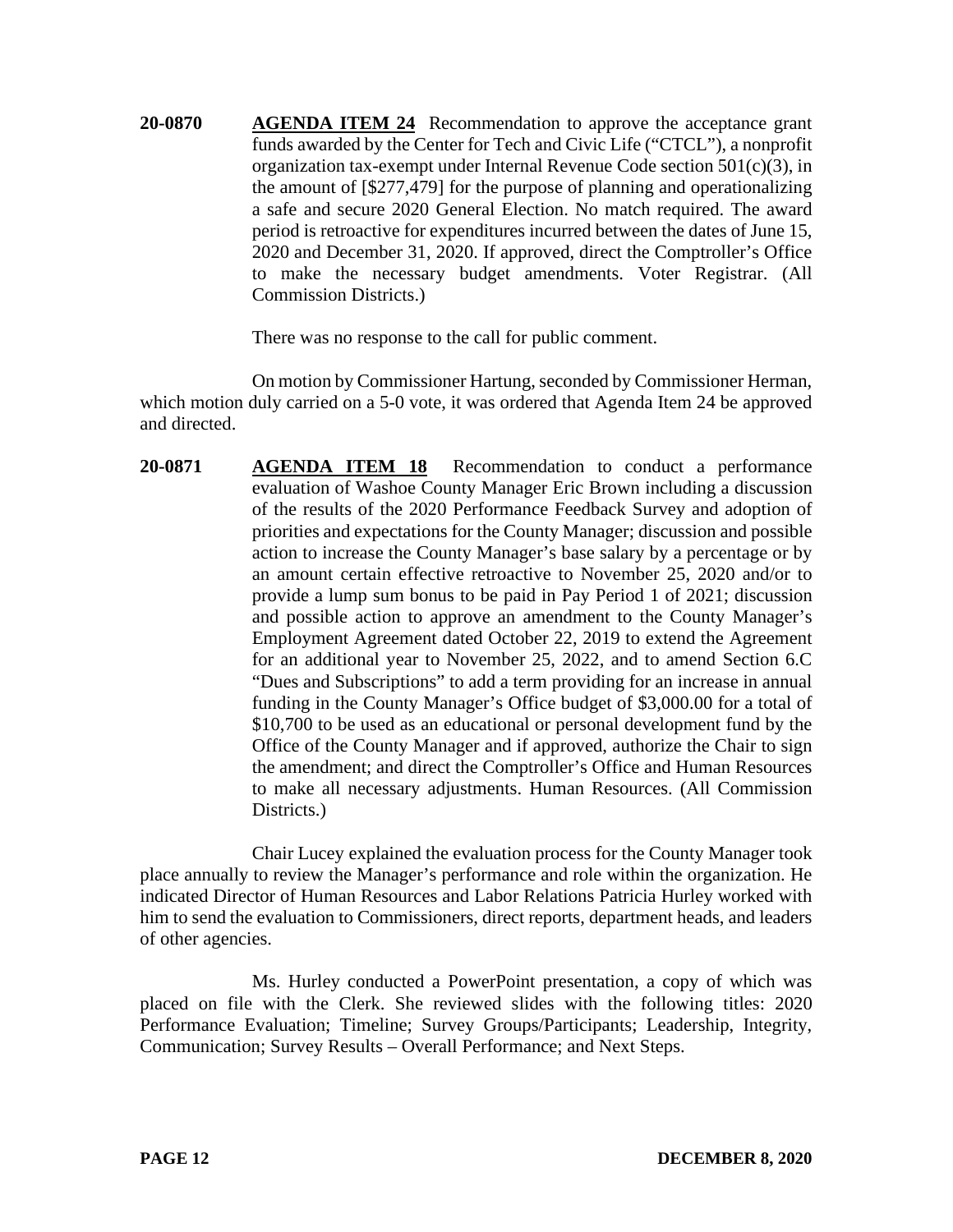Mr. Brown conducted a PowerPoint presentation, a copy of which was placed on file with the Clerk. He reviewed slides with the following titles: 2020 – A year of Unprecedented Innovation; COVID-19 Response and Crisis Management; COVID Financial Management; Innovations; Washoe County has moved to Digital operations; Major Digital improvements; New ways of serving our citizens (4 slides); Launched Initiatives; Internal Initiatives (3 slides); Homelessness; Moving toward a Regional Solution; Extended Outreach Efforts; Awards; Department Awards; 2021 and beyond; and Additional Priorities for the next year.

Vice Chair Berkbigler thanked Mr. Brown for his presentation and thought it was an accurate summary of 2020. She expressed her appreciation for his leadership and guidance.

Commissioner Herman thought the County made a great decision by hiring Mr. Brown. She enjoyed working with him because of his willing attitude, which made her look better to her constituents. She expressed appreciation for the time he put into his job and the efforts he made for citizens. She could not imagine herself being successful with the events that occurred this year without Mr. Brown's leadership. She said he worked effectively with everyone in the community and people had an ultimate respect for him.

Commissioner Hartung asserted Mr. Brown had done an exemplary job in 2020 and showed calmness when dealing with contentious situations. He remarked the Manager had no previous municipal experience, and praised the Manager's leadership skills when dealing with complex situations to create solutions. He noted it was not easy to get everyone on board, and Mr. Brown's non-confrontational approach had not gone unnoticed. He expressed respect for the Manager's ability to allow his team to do their jobs without micromanaging them. He thanked him for his hard work and mentioned it was a difficult year.

Commissioner Jung thanked Mr. Brown for suffering through this public evaluation and stressed the importance of the scores he received from the Commissioners. The Board had seen him do a tremendous amount of work over the past year and she surmised most people would not have accepted the position if they would have known what would occur. She asserted he earned the position and had exceeded all her expectations. The Board was successful because of the County Manager's success. She was grateful that he proved he was more than capable of performing any task.

Vice Chair Berkbigler emphasized this had been a most trying year, but one of the best to work with someone with such leadership skills. She wanted the region to work together and Mr. Brown accomplished that task; elected officials from the City of Reno admitted they had never seen the region work together as a team as well before. She expressed satisfaction that Mr. Brown joined the County and thanked him for his guidance and leadership, which helped in so many ways. She noted she would be leaving the Commission, but she was not leaving the community.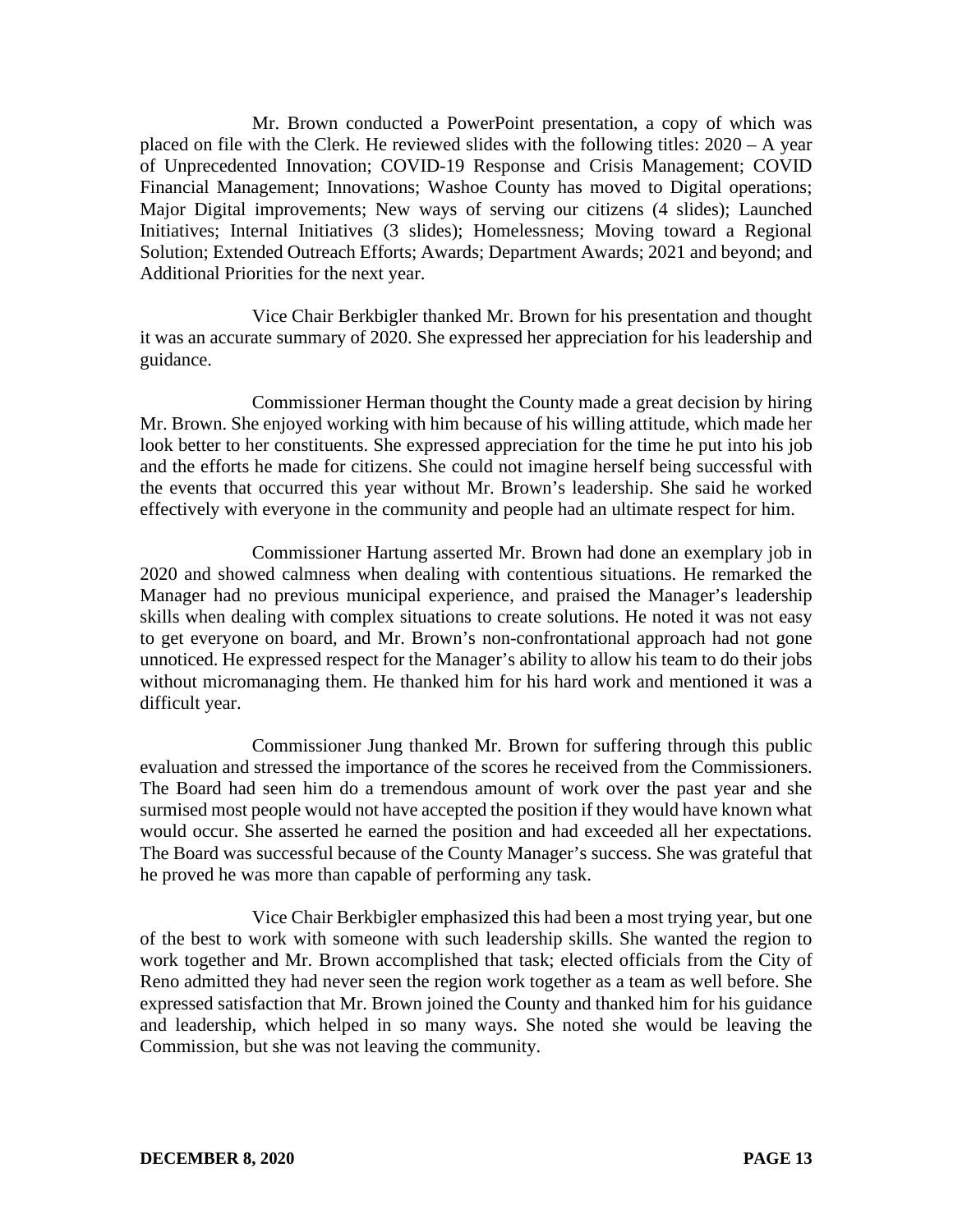Chair Lucey said he had hoped to review Mr. Brown's evaluation in person, although he had spent the last 12 month working face to face with him. He explained the survey was sent to 34 individuals throughout the County, and the 28 respondents overwhelmingly responded that Mr. Brown exceeded expectations. He admitted he was one of the largest critics when Mr. Brown was hired due to his lack of municipal experience. Allowing himself 12 months to work closely with the Manager, Chair Lucey stated it had been a pleasure and an honor to work with him through natural disasters, a pandemic, a challenging election season, and civil unrest in the community. He indicated the Manager brought true understanding of being a leader with a calm demeanor. Mr. Brown was not one to appease all, but he brought forth guiding principles that took an organization from good to great. Chair Lucey asserted Mr. Brown was dedicated to Washoe County. He commended the Manager for his 24-hour-a-day, 7-day-a-week commitment to his job, and Chair Lucey said he was a true believer of the Manager's talents. Individuals in the community mentioned to the Chair how wonderful it was to work with the Manager; they admired the sense of calmness he provided during challenges and uncertainty. Chair Lucey thanked Mr. Brown for his service and commitment.

Based upon the survey results and discussions with Human Recourses, Chair Lucey made a recommendation that the Board extend Mr. Brown's employment agreement to November 25, 2022, increase his salary by 10 percent retroactive to November 25, 2020, and discuss an annual bonus as appropriate. He indicated Mr. Brown's salary was 10 percent lower than leadership in Clark County and the Cities of Reno and Sparks; this increase would align him with his peers. He recommended an increase in the Manager's Office budget to \$10,700 for dues, subscriptions, education, and personal development. He pointed out Clark County Manager Yolanda King was permitted to receive up to a 12.5 percent increase in salary at the discretion of its Board, which included a cost of living adjustment (COLA), a salary increase, and a bonus.

Vice Chair Berkbigler supported the recommendations made by Chair Lucey. She asked the Commission to discuss a lump sum bonus. Commissioner Herman also agreed with the Chair's recommendations.

Commissioner Hartung pointed out the Chair recommended extending Mr. Brown's contract to November 25, 2022, but he suggested extending it to November 25, 2023. Commissioner Hartung indicated he was not in favor of a bonus, but he supported parity with other leaders in the region and the proposed budget increases for the Manager's Office.

Commissioner Jung agreed with the Chair and stated she liked the salary being aligned with the budget Mr. Brown managed, which was the largest budget in northern Nevada. She also agreed with a bonus, particularly since it would not be compensatory with the Public Employees' Retirement System.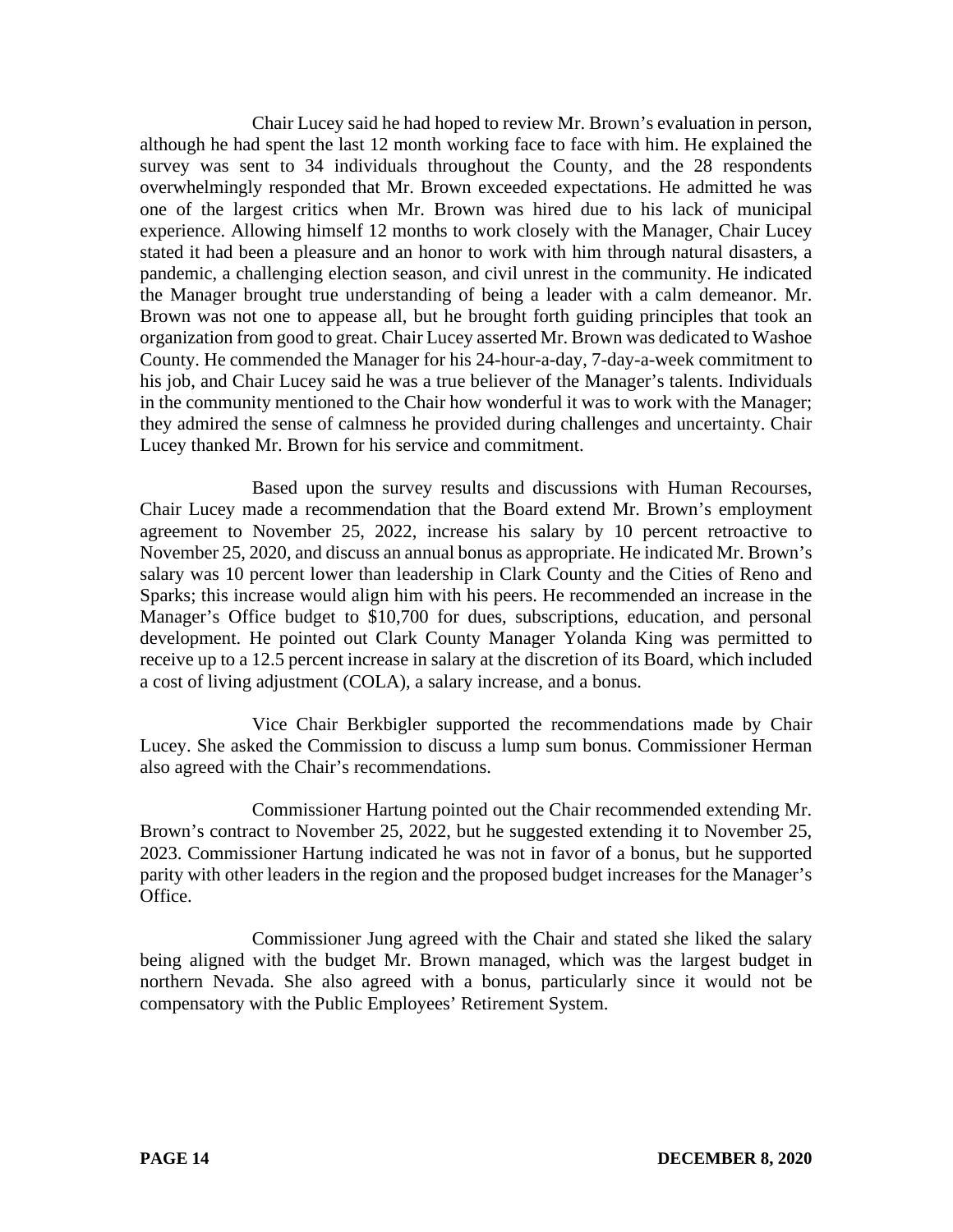Vice Chair Berkbigler agreed it was appropriate to extend the Manager's contract to November 25, 2023. She thought a 10 percent equalization salary increase was fair and said she would not oppose a flat percentage bonus. She asked the Chair for his thoughts. Chair Lucey opined a bonus was due to Mr. Brown since he was thrust into situations that even seasoned county managers would be challenged with, yet he still excelled. He was supportive of a bonus considering the Manager's exemplary job over the past 12 months. He said Manager Brown's contract indicated a bonus was at the Board's discretion with no set amount or percentage range. He noted the Manager received a 2.5 percent COLA in July allowed by contract, as did other employees. He believed a bonus was a separate acknowledgement of excellence and suggested the Board consider a onetime lump sum bonus of 5 percent.

Commissioner Jung thought 5 percent was low but fair considering the uncertain time.

Ms. Hurley explained the bonus would be calculated after Mr. Brown's merit increase brought his salary to \$250,952; at 5 percent, the bonus would be approximately \$12,547.

Commissioner Herman thought the bonus should be increased to 7.5 percent.

Commissioner Hartung indicated that his reluctance to support a bonus had nothing to do with Mr. Brown's outstanding performance, but rather the optics of giving one during a pandemic with many unknowns. He said he would agree with the Board's decision, since the Manager was worth every penny.

Vice Chair Berkbigler believed the Manager's 24/7 commitment to his position was the reason to grant him a bonus.

Assistant District Attorney David Watts-Vial stated Mr. Brown's contract did not state a maximum limit for an annual merit increase or bonus amount, adding it was at the discretion of the Board.

On the call for public comment, Ms. Jamie Stetson, via Zoom, asserted Mr. Brown was hired to do the job as County Manager, though she admitted the year proved to be more work than a normal year. She expressed concern about the bonus, thinking the County needed to be more fiscally conservative with taxpayers' money. She believed a bonus in addition to a salary increase was inappropriate. She asserted many people in the community were suffering and thought a bonus should not be considered at this time.

Mr. Brown expressed his appreciation to the Board.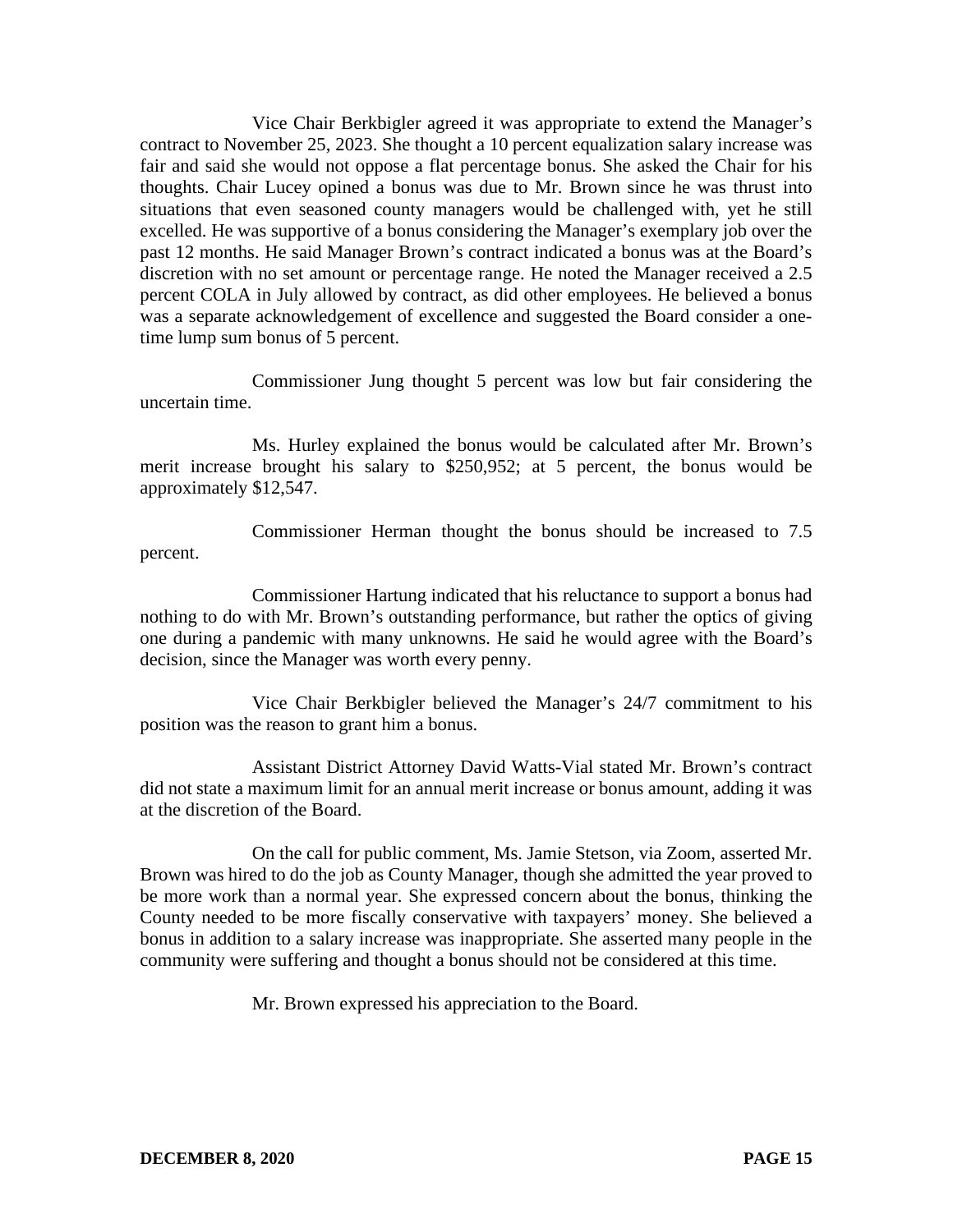On motion by Chair Lucey, seconded by Commissioner Hartung, which motion duly carried on a 5-0 vote, it was ordered that, based on the performance evaluation of Washoe County Manager Eric Brown including results of the 2020 Performance Feedback Survey and adoption of priorities and expectations for the County Manager: Manager Brown's salary be increased by 10 percent retroactive to November 25, 2020 to provide parity amongst his peers in the community and across northern Nevada; Manager Brown's contract date be extended an additional 24 months to November 25, 2023; Manager Brown be provided with a one-time 5 percent merit bonus; and Section 6.C "Dues and Subscriptions" be amended to provide an increase in annual funding in the County Manager's Office budget to \$10,700 to be used as an educational or personal development fund.

**20-0872 AGENDA ITEM 25** Introduce and conduct a first reading of an ordinance amending the Washoe County Code at Chapter 110 (Development Code), Article 434, Regional Development Standards within Cooperative Planning Areas and All of Washoe County, by removing all sections within the Article including: 434.00, Introduction; 434.05, Purpose; 434.10, Applicability; 434.15, Definitions; 434.20, Density; 434.25, Lot Adjacency; 434.30 Ridgelines; and 434.35 Earthquake Fault Areas. And Remove Article 822, Provisions for Amendments to Local Master Plans and Zone Changes in Areas Subject to Cooperative Planning Under the Regional Plan Settlement Agreement and remove all sections within the Article including: 822.00, Introduction; 822.05, Purpose; 822.10, Applicability; 822.15, Definitions; 822.20, Master Plan Policies and Goals, and Zoning Amendments Criteria; 822.25, Findings for Regional Form and Pattern including Open Space; 822.30, Findings for Housing; 822.35, Findings for Concurrency, Timing and Phasing of Infrastructure; 822.40, Findings for Public Service Levels and Fiscal Effect; and 822.45, Findings for Open Space, Resource Constraints and Cooperative Planning Considerations Not Elsewhere Addressed; and other matters necessarily connected therewith and pertaining thereto. If supported, set the public hearing for second reading and possible adoption of the Ordinance for January 12, 2021. Community Services. (All Commission Districts.)

The Chair opened the public hearing by calling on anyone wishing to speak for or against adoption of said ordinance. There being no response, the hearing was closed.

Jan Galassini, County Clerk, read the title for Bill No. 1849.

Commissioner Hartung explained this item was to clean up language in the Development Code.

Bill No. 1849 was introduced by Commissioner Hartung, and legal notice for final action of adoption was directed.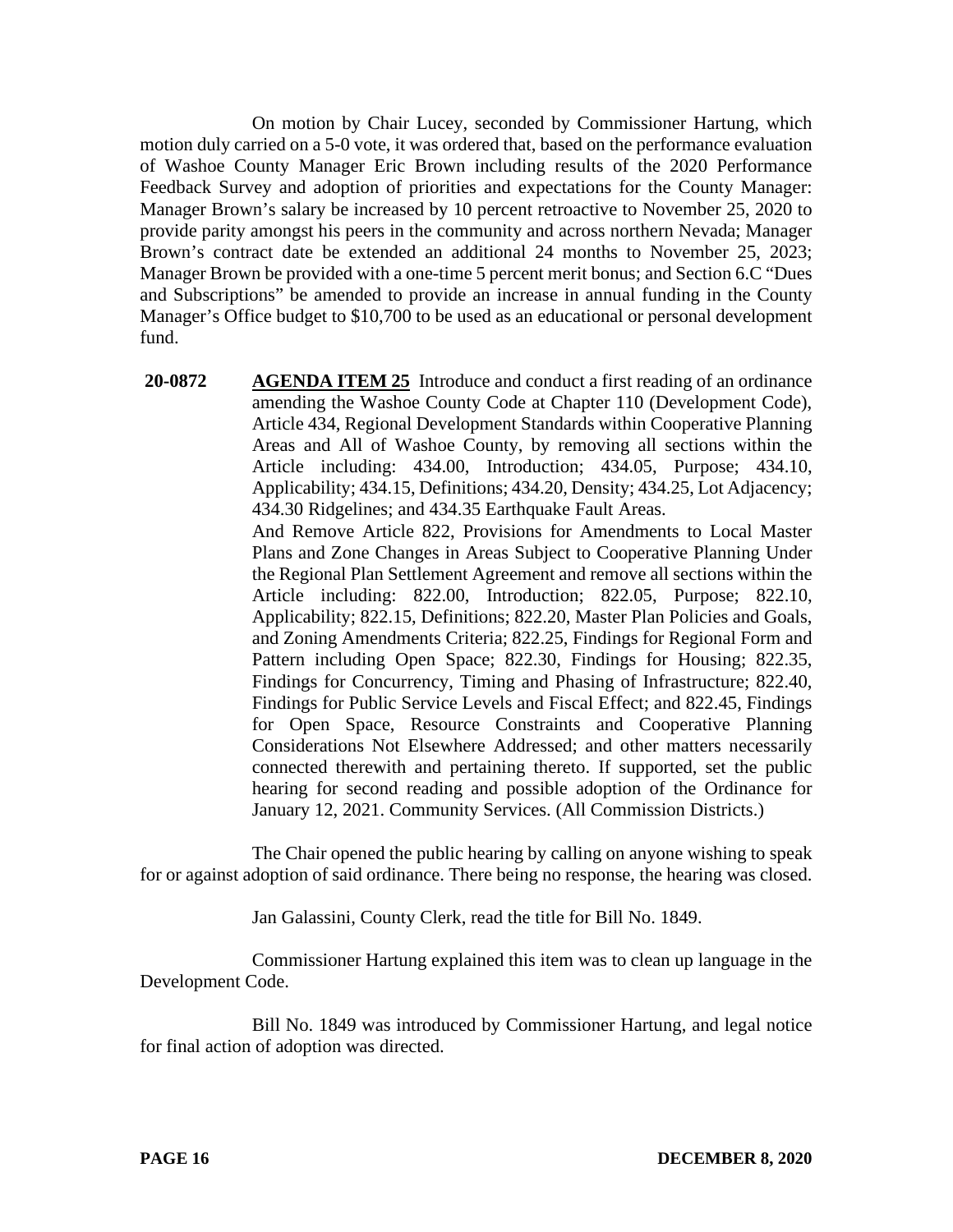**20-0873 AGENDA ITEM 26** Introduction and first reading of an ordinance amending the Washoe County Code, Chapter 110 (Development Code), Article 412, Landscaping to: a. Clarify where the standards of Article 412 apply b. Clarify the process for review of extenuating circumstances for modification of standards c. Clarify the requirements for landscaping plans d. Require water conservation measures e. Require preservation of Significant Trees f. Provide for greater flexibility in design of civic and commercial required landscaping g. Clarify that durable materials are required for screening fences h. Update standards for numbers of required trees, shrubs and ground cover i. Provide standards for revegetation of disturbed areas j. Update standards for financial assurances; and other matters necessarily connected therewith and pertaining thereto. And set the public hearing and second reading of the ordinance for January 12, 2021. Community Services. (All Commission Districts.)

The Chair opened the public hearing by calling on anyone wishing to speak for or against adoption of said ordinance. There being no response, the hearing was closed.

Jan Galassini, County Clerk, read the title for Bill No. 1850.

Bill No. 1850 was introduced by Commissioner Hartung, and legal notice for final action of adoption was directed.

### **20-0874 AGENDA ITEM 27** Public Comment.

Ms. Annemarie Grant, via Zoom, expressed dismay regarding the proposed fee for body camera footage. She opined the Board refused to respond to the public about the item being on the agenda, not due to transparency but to chastise the public for having a voice. She asserted the item was requested by Sheriff Darin Balaam but the Board had the power to approve or deny the item. She thought she knew what the outcome would have been if it had come down to a vote. She said she relied on factual data and wondered where the facts from the Sheriff's Office were obtained. She played an audio recording of her brother in distress.

Ms. Jamie Stetson, via Zoom, reminded the Commissioners of their place in the community. The job of the Board was not to serve the Sheriff's Office or other departments, she said; it was to serve the public. It was acceptable for departments to ask for administrative policy, but she felt it was inappropriate for the Sheriff's Office to ask for something that would reduce transparency. She thought it was important the Board kept that in mind when making decisions the community elected it to make.